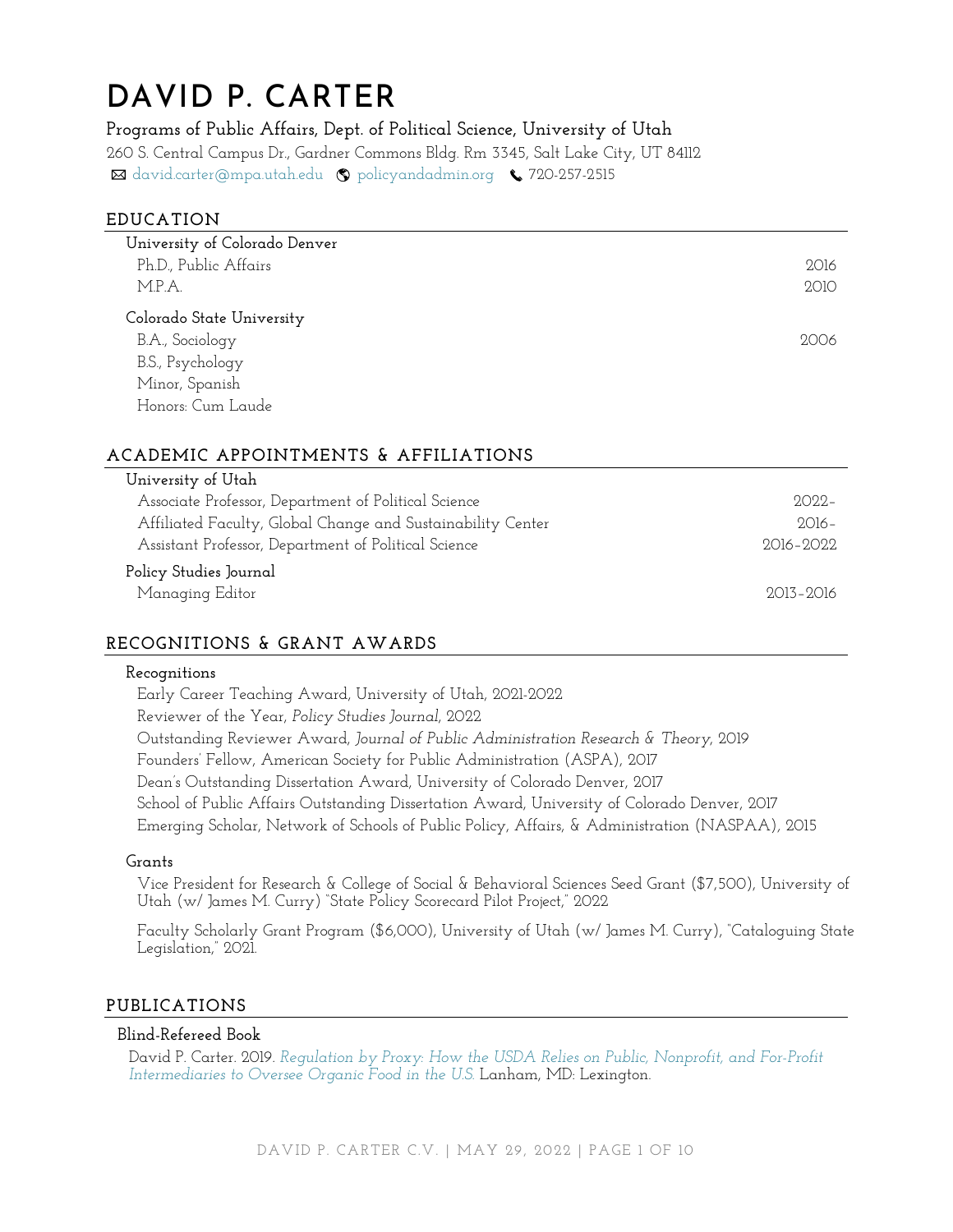#### **Blind-Refereed Journal Articles**

David P. Carter, Ian Adams, Seth Wright, & Tyler A. Scott. 2022. "[Appraising the Administrative](https://doi.org/10.5304/jafscd.2022.112.020)  [Burden of USDA Organic Certification: A Descriptive Analysis of Notice of Noncompliance Data](https://doi.org/10.5304/jafscd.2022.112.020)" in *Journal of Agriculture, Food Systems, and Community Development.* DOI: 10.5304/jafscd.2022.112.020

David P. Carter & Laura Allured. 2022. "[Outdoor Participation and Intent among Indoor Climbers:](http://dx.doi.org/10.1080/02614367.2021.2022178)  [Findings from the U.S. and Canada](http://dx.doi.org/10.1080/02614367.2021.2022178)." *Leisure Studies.* DOI: 10.1080/02614367.2021.2022178

Aaron Deslatte, Tyler A. Scott, & David P. Carter. 2021. "[Probing the Fiscal Implications of Multipurpose](https://doi.org/10.1177/0160323X211010911)  [Development Districts: An Institutional Analysis of Florida Community Development Districts](https://doi.org/10.1177/0160323X211010911)" in *State & Local Government Review, 53*(1), 43-61.

David P. Carter. 2021. "[Contributing to Local Stewardship and Advocacy: Identifying Barriers Among](https://doi.org/10.1080/23750472.2020.1738954)  [Climbers](https://doi.org/10.1080/23750472.2020.1738954)" in *Managing Sport & Leisure, 26*(6), 429-442.

David P. Carter & Saba Siddiki. 2021. "[Participation Rationales, Regulatory Enforcement, and Compliance](https://doi.org/10.1111/rego.12289)  [Motivations in a Voluntary Program Context](https://doi.org/10.1111/rego.12289)" in *Regulation & Governance, 15*(2), 317-332.

David P. Carter, Garrett Hutson, Nate Furman, Jeff Rose, & Patrick Lam. 2020. "[The Self-Governance](https://doi.org/10.1016/j.jort.2020.100323)  [Challenges Facing Climbers, with Examples from Utah, Colorado, and Ontario](https://doi.org/10.1016/j.jort.2020.100323)" in *Journal of Outdoor Recreation & Tourism, 31,* 100323.

David P. Carter & Peter J. May. 2020. "[Making Sense of the U.S. COVID-19 Pandemic Response: A Policy](https://doi.org/10.1080/10841806.2020.1758991)  [Regime Perspective](https://doi.org/10.1080/10841806.2020.1758991)" in *Administrative Theory & Praxis*, *42*(2), 265-277.

Christopher M. Weible, Daniel Nohrstedt, Paul Cairney, David P. Carter, Deserai A. Crow, Anna P. Durnova, Tanya Heikkila, Karin Ingold, Allan McConnell, & Diane Stone. 2020. "[COVID-19 and the](https://link.springer.com/article/10.1007/s11077-020-09381-4)  [Policy Sciences: Initial Reactions and Perspectives](https://link.springer.com/article/10.1007/s11077-020-09381-4)" in *Policy Sciences, 53,* 225-241.

David P. Carter. 2020. "[Research Note: Examining Differences in the Bolting Preferences of Climbers](https://doi.org/10.1016/j.jort.2020.100277)  along [Utah's Wasatch Front"](https://doi.org/10.1016/j.jort.2020.100277) in *Journal of Outdoor Recreation & Tourism, 29,* 100277.

Dallas Elgin & David P. Carter. 2020. "[Higher Performance with Increased Risk of Undesirable Outcomes:](https://doi.org/10.1080/14719037.2019.1637013)  [The Dilemma of U.S. Child Welfare Services Privatization](https://doi.org/10.1080/14719037.2019.1637013)" in *Public Management Review, 22*, 1603- 1623.

Saba Siddiki, Tanya Heikkila, Chris Weible, Raul Pachego-Vega, David P. Carter, Cali Curley, Aaron Deslatte, & Abby Bennett. 2019. "[Institutional Analysis with the Grammar of Institutions](https://doi.org/10.1111/psj.12361)" in *Policy Studies Journal.* DOI: 10.1111/psj.12361

David P. Carter. 2019. "[Institutional Enforcement, Signaling, and Deliberation: Rock Climbers Attempting](https://www.thecommonsjournal.org/articles/10.18352/ijc.878/)  [to Maintain Rules and Norms through Social Sanctioning](https://www.thecommonsjournal.org/articles/10.18352/ijc.878/)" in *International Journal of the Commons, 13*(1), 353-377.

David P. Carter, Samantha Mosier, & Ian Adams. 2019. "[How Values Shape Program Perceptions: The](https://doi.org/10.1111/ropr.12330)  ['Organic Ethos' and Producers' Assessments of U.S. Organic Policy Impacts"](https://doi.org/10.1111/ropr.12330) in *Review of Policy Research, 36*(3), 296-317.

Tyler A. Scott & David P. Carter. 2019. "[Collaborative Governance or Private Policy Making? When](https://doi.org/10.1080/1523908X.2019.1566061)  [Consultants Matter More Than Participation in Collaborative Environmental Planning](https://doi.org/10.1080/1523908X.2019.1566061)" in *Journal of Environmental Policy & Planning, 21*(2), 153-173.

Aaron Deslatte, Tyler A. Scott, & David P. Carter. 2019. "[Specialized Governance and Regional Land-Use](https://doi.org/10.1016/j.landusepol.2019.01.029)  [Outcomes: A Spatial Analysis of Florida Community Development Districts](https://doi.org/10.1016/j.landusepol.2019.01.029)" in *Land Use Policy, 83,* 227- 239.

David P. Carter, Aaron Deslatte, & Tyler A. Scott. 2019. "[The Formation and Administration of](https://doi.org/10.1093/ppmgov/gvy009)  [Multipurpose Development Districts: Private Interests through Public Institutions](https://doi.org/10.1093/ppmgov/gvy009)" in *Perspectives on Public Manage & Governance, 2*(1), 57-74.

David P. Carter & Nadia Mahallati. 2019. "[Coordinating Intermediaries: The Prospects and Limitations of](https://doi.org/10.1111/rego.12167)  [Professional Associations in Decentralized Regulation](https://doi.org/10.1111/rego.12167)" in *Regulation & Governance*, *13*(1), 51-69.

David P. Carter & Adrienne Cachelin. 2019. "[The Consumer Costs of Food Certification: A Pilot Study and](https://doi.org/10.1111/joca.12196)  [Research Opportunities](https://doi.org/10.1111/joca.12196)" in *Journal of Consumer Affairs*, *53*(2), 652-661.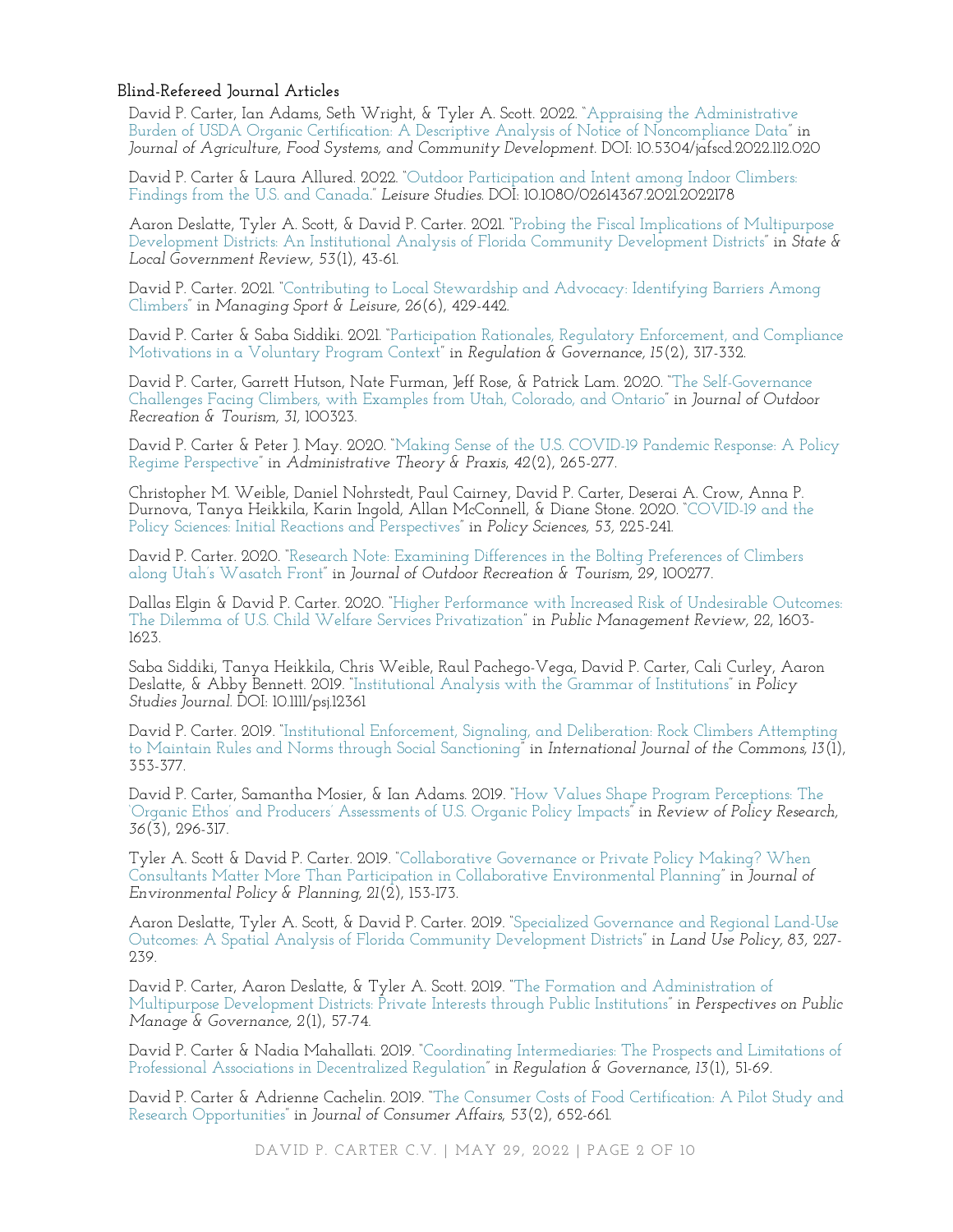David P. Carter. 2019. "[Intermediary Attributes, Regulatee Experiences, and Perceived Expertise in Third-](https://doi.org/10.1177/0095399717725350)[Party Regulation](https://doi.org/10.1177/0095399717725350)" in *Administration & Society, 51*(8), 1282-1307.

Dallas Elgin & David P. Carter. 2018. "[Administrative \(De\)centralization, Performance Equity, and](https://doi.org/10.1111/gove.12343)  [Outcome Achievement in Rural Contexts: An Empirical Study of U.S. Child Welfare Systems](https://doi.org/10.1111/gove.12343)" in *Governance*., 32(1), 23-43.

David P. Carter, Tanya Heikkila, & Christopher M. Weible. 2018. "[How Participant Values Influence](https://doi.org/10.1111/padm.12527)  [Reasons for Pursuing Voluntary Program Membership](https://doi.org/10.1111/padm.12527)" in *Public Administration*, 96(4), 787-802.

David P. Carter, Tyler A. Scott, & Nadia Mahallati. 2018. "[Balancing Barriers to Entry and](https://doi.org/10.1093/ppmgov/gvx005)  [Administrative Burden in Voluntary Regulation](https://doi.org/10.1093/ppmgov/gvx005)" in *Perspectives on Public Management & Governance,* 1(3), 207-221.

David P. Carter. 2017. "[Role Perceptions and Attitudes towards Discretion at a Decentralized Regulatory](https://doi.org/10.1111/rego.12143)  [Frontline: The Case of Organic Inspectors](https://doi.org/10.1111/rego.12143)" in *Regulation & Governance*, 11(4), 353-367.

David P. Carter. 2017. "[Regulatee Choice in Certification Schemes: Explaining Selection from among](https://doi.org/10.1111/padm.12302)  [Certifier Options](https://doi.org/10.1111/padm.12302)" in *Public Administration*, 95(1), 232-248.

David. P. Carter. 2017. "[Service Diversification and Service Quality Differences in the Third-Party](https://doi.org/10.1080/14719037.2016.1210904)  [Administration of U.S. Organic Regulations](https://doi.org/10.1080/14719037.2016.1210904)" in *Public Management Review*, 19(6), 802-819.

Christopher M. Weible & David P. Carter. 2017. "[Advancing Policy Process Research at its Overlap with](https://doi.org/10.1111/psj.12194)  [Public Management Scholarship and Nonprofit and Voluntary Action Studies](https://doi.org/10.1111/psj.12194)" in *Policy Studies Journal*, 45(1), 22-49.

Christopher M. Weible, Tanya Heikkila, & David P. Carter. 2017. "[An Institutional and Opinion](https://doi.org/10.1080/1523908X.2016.1150776)  [Analysis of Colorado's Hydraulic Fracturing Disclosure Rule"](https://doi.org/10.1080/1523908X.2016.1150776) in *Journal of Environmental Policy & Planning*, 19(2), 115-134.

David P. Carter. 2016. "[Public, Nonprofit, and For-Profit Sector Regulatory Approaches in Third-Party](https://doi.org/10.1093/jopart/muw022)  [Regulatory Administration](https://doi.org/10.1093/jopart/muw022)" in *Journal of Public Administration Research & Theory*, 26(4), 726-744.

David P. Carter, Christopher M. Weible, Saba N. Siddiki, & Xavier Basurto. 2016. "[Integrating Core](https://doi.org/10.1177/0951629815603494)  [Concepts from the Institutional Analysis and Development Framework for the Systematic Analysis of](https://doi.org/10.1177/0951629815603494)  [Policy Designs: An Illustration from the U.S. National Organic Program Regulation](https://doi.org/10.1177/0951629815603494)" in *Journal of Theoretical Politics,* 28(1), 159-185.

Richard Feiock, Christopher M. Weible, David P. Carter, Cali Curley, Aaron Deslatte, & Tanya Heikkila. 2016. "[Capturing Structural and Functional Diversity through Institutional Analysis: The Mayor Position](https://doi.org/10.1177/1078087414555999)  [in City Charters](https://doi.org/10.1177/1078087414555999)" in *Urban Affairs Review*, 52(1), 129-150.

Christopher M. Weible & David P. Carter. 2015. "[The Composition of Policy Change: Comparing](https://link.springer.com/article/10.1007/s11077-015-9217-x)  [Colorado's 1977 and 2006 Smoking Bans"](https://link.springer.com/article/10.1007/s11077-015-9217-x) in *Policy Sciences*, 48(2), 207-231.

David P. Carter, Christopher M. Weible, Saba Siddiki, John Brett, & Sara Miller-Chonaiew. 2015. "[Assessing Policy Divergence: How to Investigate the Differences between a Law and Corresponding](https://doi.org/10.1111/padm.12120)  [Regulation](https://doi.org/10.1111/padm.12120)" in *Public Administration*, 93(1), 159-176.

David P. Carter & Christopher M. Weible. 2013. "[Assessing Rule Compliance and Robustness in](https://doi.org/10.1080/1523908X.2013.821943)  [Recreational Resource Management](https://doi.org/10.1080/1523908X.2013.821943)" in *Journal of Environmental Policy & Planning*, 16(1), 117-139.

## **Invited Book Review**

David P. Carter. 2018. "[The Performance Limitations, Operational Strengths, and Political Perils of Multi-](https://doi.org/10.1093/jopart/muy020)[Purpose Regulators](https://doi.org/10.1093/jopart/muy020)" [Review of *Structured to Fail? Regulatory Performance under Competing Mandates* by Christopher Carrigan], in *Journal of Public Administration Research & Theory, 28*(3), 447-451.

#### **Book Chapters & Encyclopedia Entries**

Christopher M. Weible & David P. Carter. Forthcoming. "Theories of the Policy Process: Ways to Think about Them and Strategies for Teaching with Them." In Zittoun, Philippe & Emily St Denny (Eds), *Handbook of Policy Teaching.* Edward Elgar.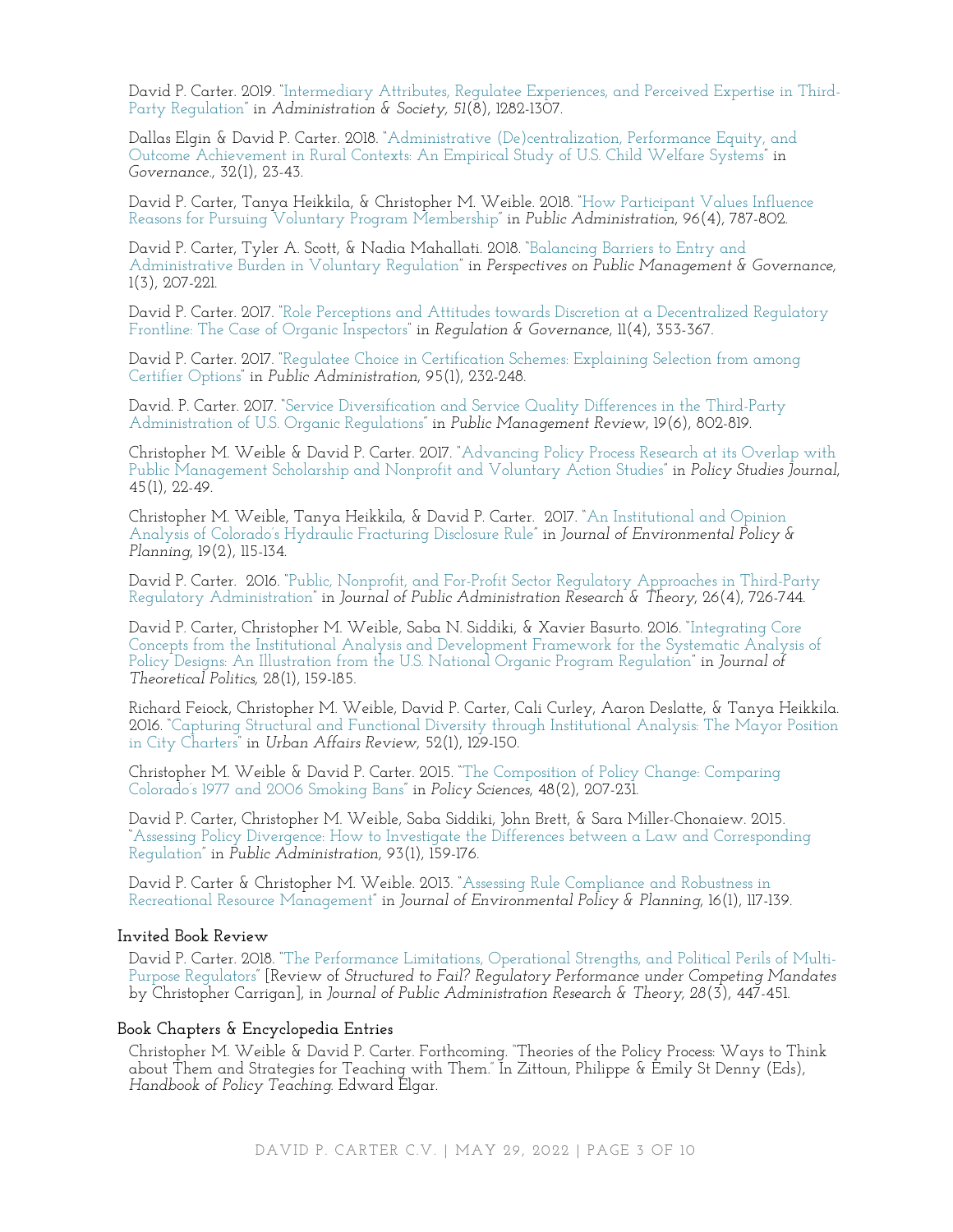David P. Carter & Christopher M. Weible. 2016. "Institutional Analysis and Development (IAD)." In Stephen L. Schechter (Ed.), *[American Governance](https://www.cengage.com/search/productOverview.do?Ntt=american+governance%7C201174268915618961312414924111488915835&N=197&Nr=197&Ntk=APG%7CP_EPI&Ntx=mode+matchallpartial)* (Vol. 3), Farmington Hills, MI: Macmillan.

Tanya Heikkila & David P. Carter. 2014. "Common Pool Resources." In Ellen Wohl (Ed.), *[Oxford](https://www.oxfordbibliographies.com/)  [Bibliographies](https://www.oxfordbibliographies.com/)*, New York, NY: Oxford University Press.

David P. Carter, Christopher M. Weible, & Saba Siddiki. 2014. "Organic Food." In Brent Steel (Ed.), *[Science and Politics: An A-to-Z Guide to Issues and Controversies](https://us.sagepub.com/en-us/nam/science-and-politics/book239100)*, Thousand Oaks, CA: CQ Press.

#### **Self-Published Student Research Collections**

David P. Carter (Ed.). 2020. *[Inquiry of the Public Sort: Microstudies in Public Administration and Public](https://pubadminmicrostudies.pressbooks.com/)*  [Affairs.](https://pubadminmicrostudies.pressbooks.com/) Salt Lake City, UT: Public Sort Press.

David P. Carter (Ed.). 2022. *Inquiry of the Public Sort, [Volume 2: More Microstudies in Public](https://pubaffairsmicrostudies.pressbooks.com/)  [Administration and Public Affairs.](https://pubaffairsmicrostudies.pressbooks.com/)* Salt Lake City, UT: Public Sort Press.

#### **Public Writing**

David P. Carter. 2021. "UDOT's [Little Cottonwood Canyon Alternatives are Taxpayer-Funded Ski Resort](https://www.sltrib.com/opinion/commentary/2021/07/29/david-p-carter-udots/)  [Subsidies](https://www.sltrib.com/opinion/commentary/2021/07/29/david-p-carter-udots/)," opinion essay in *The Salt Lake Tribune.* 

David P. Carter. 2018. "[The Case for USDA Organic](https://thehill.com/blogs/congress-blog/politics/411465-the-case-for-usda-organic)" opinion essay in *The Hill.*

David P. Carter. 2017. "[How the United States Regulates Organic Foods Effectively in a System Where](http://www.scholarsstrategynetwork.org/scholar/david-p-carter)  [Certifiers Compete](http://www.scholarsstrategynetwork.org/scholar/david-p-carter)" Scholar Strategy Network Key Findings Brief.

#### **RESEARCH REPORTS**

David P. Carter. 2021. "[Access Fund 2021 Indian Creek Climber Survey Summary Report](https://www.policyandadmin.org/reports)." Access Fund: Boulder, CO.

David P. Carter. 2020. "2019 Indoor Climber Survey Summary Report." Climbing Wall Association, Inc.: Boulder, CO.

David P. Carter. 2019. "[2019 Access Fund Climber Survey Summary Report](https://www.policyandadmin.org/reports)." Access Fund: Boulder, CO.

David P. Carter. 2019. "[2019 Washington Climber Survey Summary Report](https://www.policyandadmin.org/reports)." Washington Climbers Coalition: Seattle, WA.

David P. Carter. 2019. "2019 Front Range [Climber Survey Summary Report](https://www.policyandadmin.org/reports)." Boulder Climbing Community: Boulder, CO.

David P. Carter. 2019. "[2019 Wasatch Climber Survey Summary Report](https://www.policyandadmin.org/reports)." Salt Lake Climbers Alliance: Salt Lake City, UT.

David P. Carter. 2018. ["SLCA 2018 Member Survey: Climbers' Perspectives on Stewardship, Resource](https://www.policyandadmin.org/reports)  [Management, and the SLCA's Role in the Wasatch Climb](https://www.policyandadmin.org/reports)ing Community." Salt Lake Climbers Alliance: Salt Lake City, UT.

David P. Carter. 2018. "[Healthy Options: The Availability and Price of Fruits and Vegetables in Salt Lake](https://www.policyandadmin.org/reports)  [City Neighborhoods](https://www.policyandadmin.org/reports)." Department of Political Science, University of Utah.

David P. Carter, Natalie Fillerup, & Hannah Stevens. 2017. "[The Consumer Costs of Food Certification: A](https://www.policyandadmin.org/reports)  [Study of Grocery Store Rice in Salt Lake City, Utah](https://www.policyandadmin.org/reports)." Department of Political Science, University of Utah.

Alison R. Kent, David P. Carter, Christopher M. Weible, Saba N. Siddiki, Sara Miller-Chonaiew, John Brett, & Xavier Basurto. 2014. "Inspectors of the U.S. Organic Food Industry: Characteristics, Roles, and Experiences." School of Public Affairs, University of Colorado Denver.

David P. Carter, Christopher M. Weible, Saba N. Siddiki, Sara Miller-Chonaiew, John Brett, & Xavier Basurto. 2014. "Certified Organic Producer Perceptions of U.S. Organic Regulations and Organic Certifying Agents." School of Public Affairs, University of Colorado Denver.

Sara Miller-Chonaiew, David P. Carter, & Alison Kent. 2014. "A Study of Accredited Organic Certifier Perceptions." School of Public Affairs, University of Colorado Denver.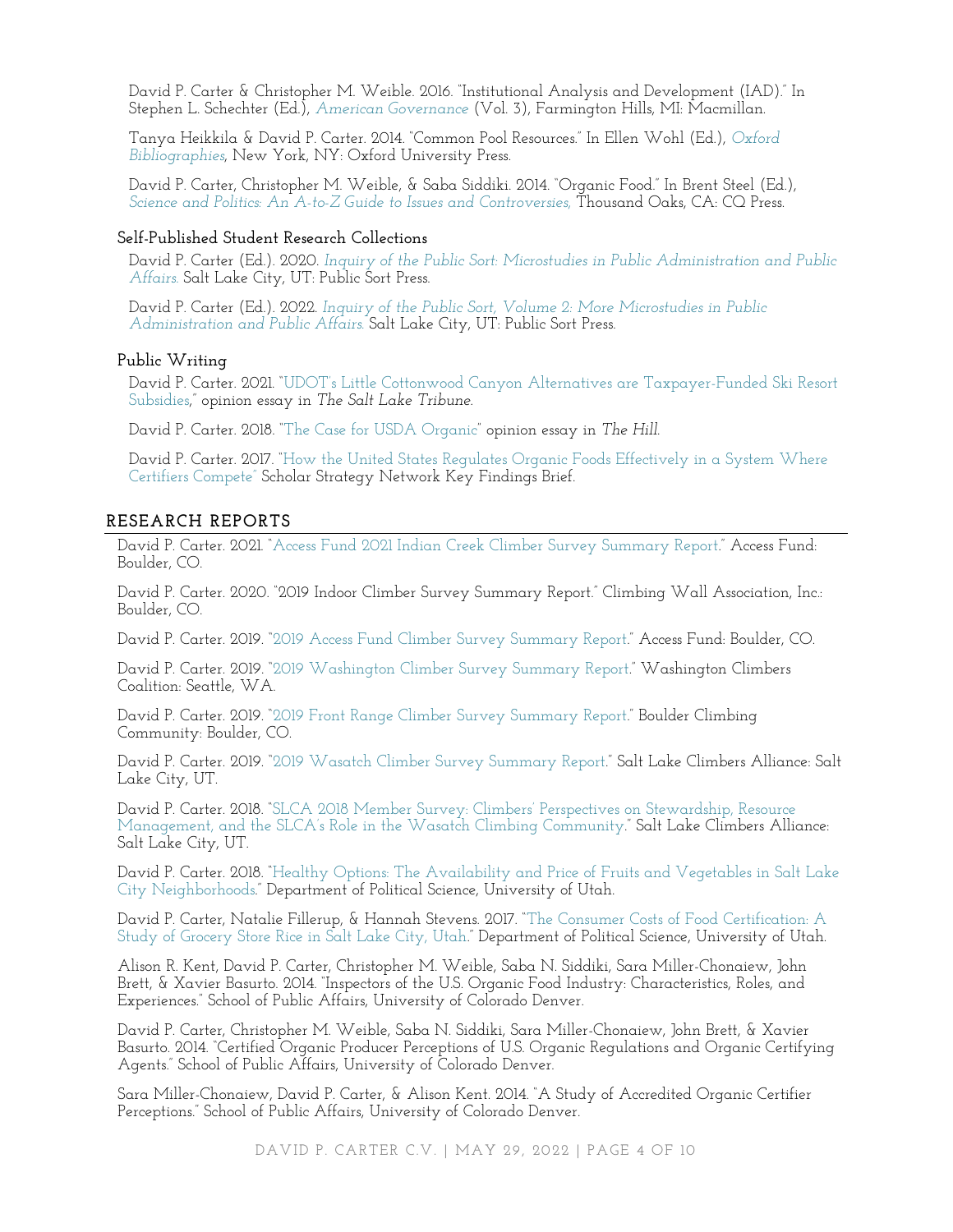# **INVITED SPEAKER OR PARTICIPANT**

Invited Participant with Ryan P. Scott & Tyler A. Scott. "Testing the Link Between Social Vulnerability and Emergency Relief Distribution: The CARES Act and Colorado Local Governments." *Public Administration Review* "The Nexus Between Emergency Management, Public Health, And Equity" virtual workshop symposium. February 14-17, 2022.

Invited Keynote Speaker. Finnish Society for Environmental Social Sciences (YHYS) Fall Colloquium. LUT University, Lahti Campus, Finland. November 19–20, 2020.

Invited Speaker. University of California Davis Center for Environmental Policy & Behavior Lab. "Studying Collective Action among Climbers from the (Attempted) Praxis-Scholarship Nexus." November 6, 2020.

Invited Participant. Administrative Burdens Workshop. ESADE Business School. Barcelona, Spain. June 26- 27, 2017.

Invited Presenter. ASPA Founders' Fellows Panel. Atlanta, GA. "Balancing Barriers to Entry and Administrative Burden in Voluntary Regulation: An Example from the National Organic Program." March 19, 2017.

Invited Participant. Institutional Analysis Workshop. Indiana University-Purdue University Indianapolis. Indianapolis, IN. February 9-10, 2017.

Invited Participant. Policy Studies Journal Exploring the Nexus of Public Policy, Public Management, and Nonprofit Studies Workshop. University of Colorado Denver. Denver, CO. April 4, 2016.

Invited Presenter. NASPAA Staats Emerging Scholars Panel. Brooklyn, NY. "What's the Difference? Public, Nonprofit, and Private Administration of U.S. Organic Regulations." October 15, 2015.

Invited Speaker with Christopher M. Weible. Wirth Chair Sustainability Series. Denver, CO. "Is that Natural? Regulating Organic Food in the U.S." May 5, 2015.

Invited Speaker with Christopher M. Weible. Geography Department. University of Colorado Boulder. Boulder, CO. "Is that Natural? Regulating Organic Food in the U.S." May 1, 2015.

Invited Speaker with Christopher M. Weible. Vincent and Elinor Ostrom Workshop on Political Theory and Policy Analysis. Indiana University. Bloomington, IN. "Institutional Analysis of Policy Designs." March 26, 2014.

Invited Participant with Christopher M. Weible. Social Actors, Institutions and Sustainable Cities Workshop. University of Colorado Denver. Denver, CO. "Institutional Analysis of City Charters with Links to Sustainability Measures." January 24, 2014.

Invited Participant with Christopher M. Weible. Tools in Policy Formulation Process. University of East Anglia. London, UK. "Formal Institutional Analysis for Comparative Investigation of Policy Designs." April 18-19, 2013.

## **CONFERENCE PAPERS & PRESENTATIONS**

David P. Carter & James N. Maples. "Quality of Leisure, Quality of Life, and the Policy Implications of Outdoor Recreation Resources." Midwest Political Science Association annual meeting. Chicago, IL, April 7- 10, 2022.

David P. Carter, Ryan P. Scott, & Tyler A. Scott. "Testing the Link Between Social Vulnerability and Emergency Relief Distribution: The CARES Act and Colorado Local Governments." Association for Public Policy Analysis & Management 2021 Fall Conference. Austin, TX, March 27-29, 2022.

Dallas Elgin & David P. Carter. "Structuring More Equitable Outcomes: Urbanicity, Administrative Centralization, & Public Service Outcomes for Vulnerable Children." Association for Public Policy Analysis & Management 2021 Fall Conference. Austin, TX, March 27-29, 2022.

David P. Carter, Garett Hutson, Leandra Hernandez, & John Flynn. "Examining DEI Attitudes among U.S. Climbers: Analysis and Findings from a National Survey." International Rock Climbing Research Association annual conference [virtual]. Tokyo, Japan. November 11-14, 2021.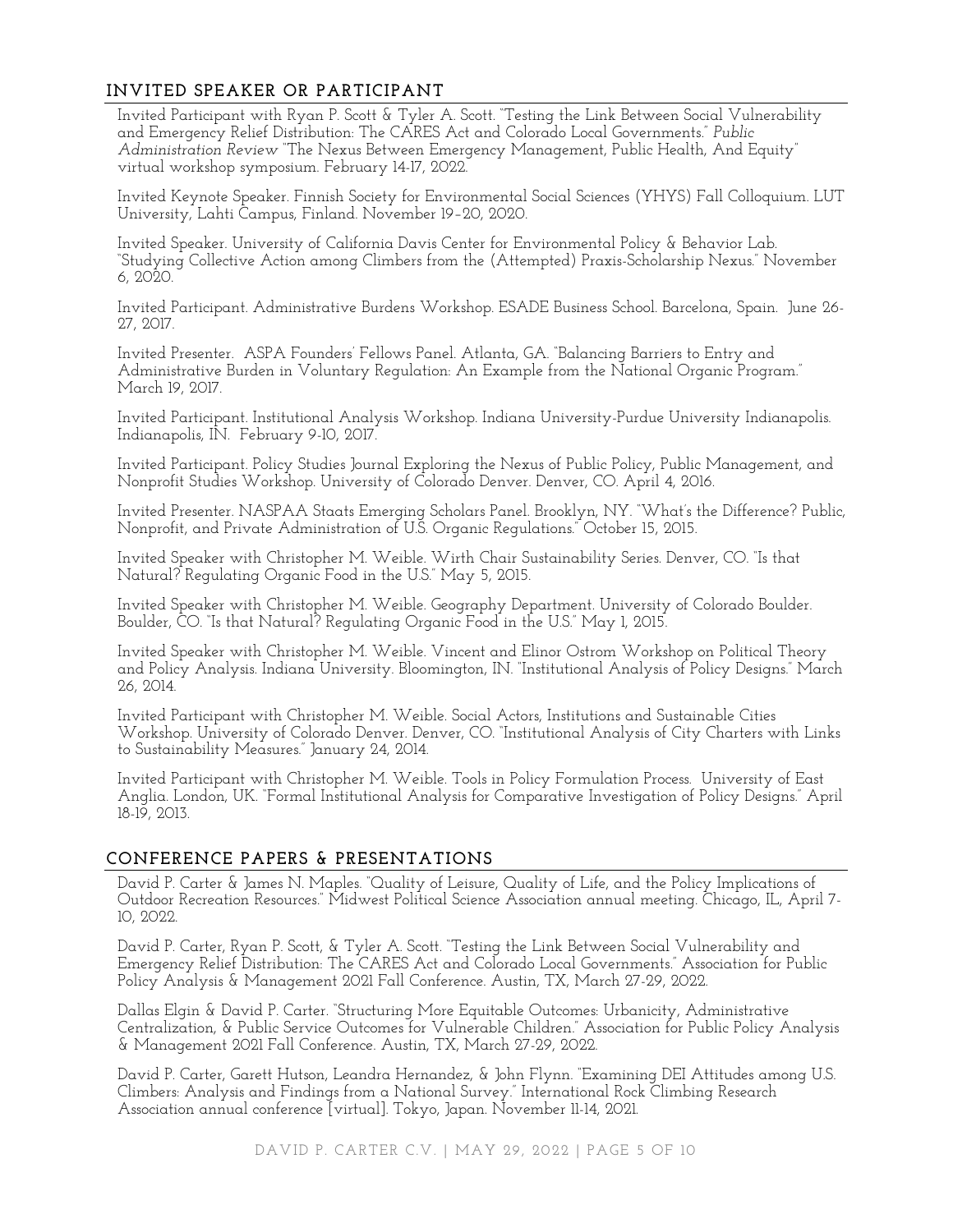David P. Carter. "How Climbing Gyms Shape Outdoor Climbing." Access Fund annual advocacy summit [virtual], October 8-9, 2021.

David P. Carter, Tyler A. Scott, Ian Adams, & Seth Wright. "The Vulnerabilities of Program Design: How Certifying Agent Diversity Affects Standards Stringency under the USDA's National Organic Program," Midwest Political Science Association annual meeting [virtual], April 14-18, 2021.

David P. Carter & Seth Wright. "Trust and Familiarity Shape Climbers' Contributions to Local Stewardship and Advocacy," Midwest Political Science Association annual meeting [virtual], April 14-18, 2021.

Dallas Elgin & David P. Carter. "Structuring More Equitable Outcomes: Urbanicity, Administrative Centralization, & Public Service Outcomes for Vulnerable Populations." Association for Public Policy Analysis & Management annual meeting. Denver, CO. November 7-9, 2019.

Aaron Deslatte, David P. Carter, & Tyler A. Scott. "Probing the Fiscal Implications of Multipurpose Development District Financing: A Profile of Florida Community Development District Debts and Expenditures." Association for Public Policy Analysis & Management annual meeting. Denver, CO. November 7-9, 2019.

David P. Carter. "How Cultural Ideals Shape Social Norm Preferences: Understanding the "Ethics" of Bolting in North American Climbing." Public Administration Theory Network annual meeting. Denver, CO: May 30-June 2, 2019.

David P. Carter. "How Cultural Ideals Shape Social Norm Preferences: Understanding the "Ethics" of Bolting in North American Climbing." Western Political Science Association annual meeting. San Diego, CA: April 18-20, 2019.

David P. Carter & Saba N. Siddiki. "The Individual and Experiential Correlates of Compliance Motivations in Voluntary Regulatory Programs." Midwest Political Science Association annual meeting, Chicago, IL. April 5-8, 2018.

David P. Carter, Samantha Mosier, & Ian Adams. "How Values Shape Program Perceptions: The 'Organic Ethos' and Producers' Perceptions of U.S. Organic Policy Impacts." Midwest Political Science Association annual meeting, Chicago, IL. April 5-8, 2018.

Jesus N. Valero & David P. Carter. "How Policy Environments and Network Contexts Shape Nonprofits' Advocacy on Policy Issues." American Society for Public Administration annual meeting, Denver, CO. March 9-13, 2018.

David P. Carter. "Institutional Enforcement, Signaling, and Deliberation: Rock Climbers Attempting to Maintain Community Rules and Norms." Association for Research on Nonprofit Organizations and Voluntary Action annual meeting, Grand Rapids, MI. November 16, 2017.

David P. Carter, Tanya Heikkila, & Christopher M. Weible. "How Participant Values Influence Reasons for Pursuing Voluntary Program Membership." Association for Public Policy Analysis and Management annual meeting, Chicago, IL. November 4, 2017.

David P. Carter, Tyler Scott, & Aaron Deslatte. "The Rise of Metropolitan Districts and Their Influence on Regional Policy Outcomes: A Spatial Analysis of Florida Land Use." Association for Public Policy Analysis and Management annual meeting, Chicago, IL. November 3, 2017.

David P. Carter, Tyler Scott, & Nadia Mahallati. "Balancing Barriers to Entry and Administrative Burden in Voluntary Regulation: An Example from the National Organic Program." Midwest Political Science Association annual meeting, Chicago, IL. April 2017.

Christopher M. Weible & David P. Carter. "Advancing Policy Process Research at its Overlap with Public Management Scholarship and Nonprofit and Voluntary Action Studies." Association for Research on Nonprofit Organizations and Voluntary Action annual meeting, Washington, D.C. November 17, 2016.

David P. Carter & Nadia Mahallati. "A Role for Professional Associations in Decentralized Governance: The Case of U.S. Organic Certification." Association for Public Policy Analysis and Management annual meeting, Washington, D.C. November 5, 2016.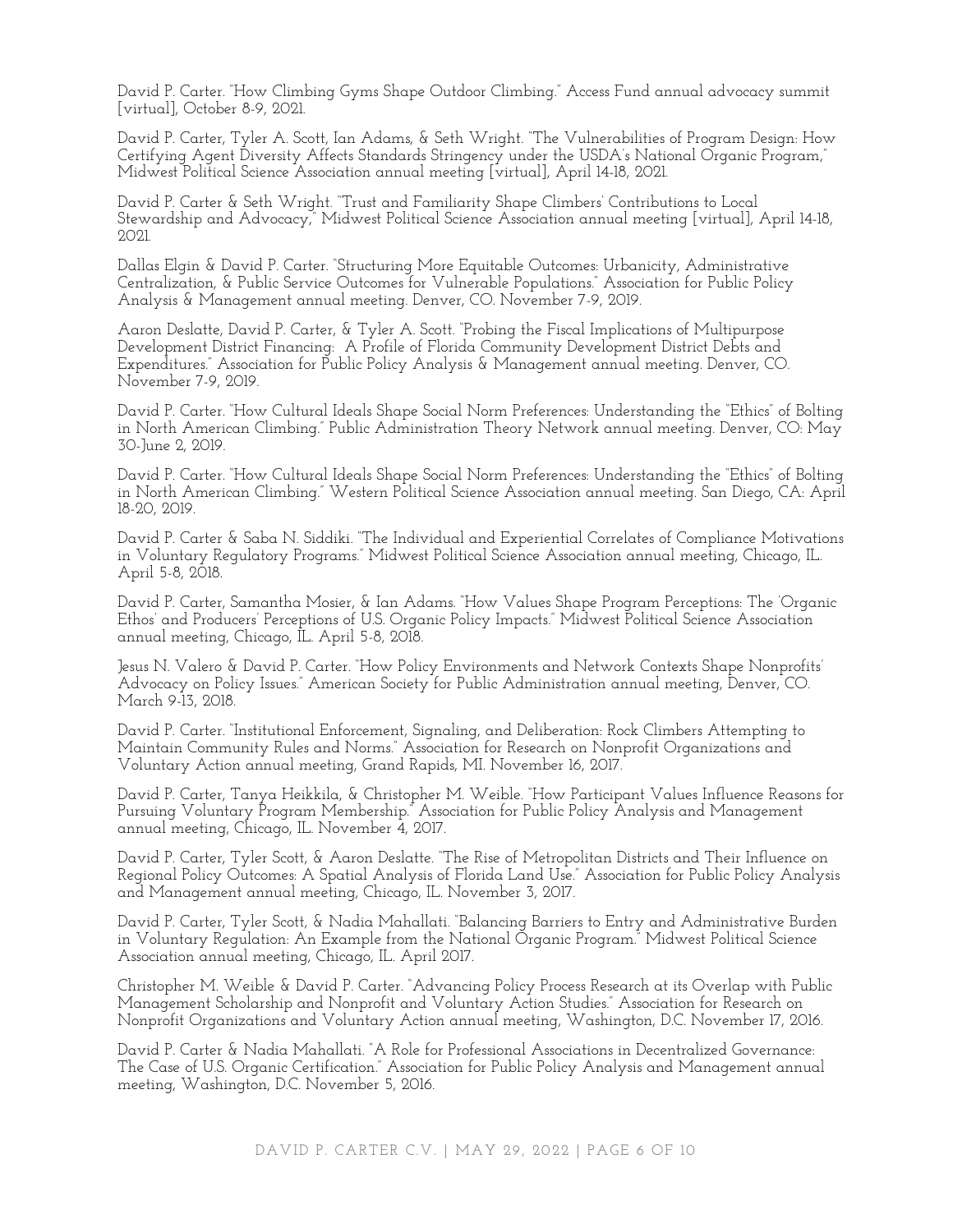David P. Carter. "Regulatee Choice: Farmers' Selection from among Public, Nonprofit, and Private Organic Regulation Administrators." Midwest Political Science Association annual meeting, Chicago, IL. April 8, 2016.

David P. Carter. "Public, Nonprofit, and Private Sector Service Diversity and Quality Divergence in the Administration of U.S. Organic Regulations." American Political Science Association annual meeting, San Francisco, CA. September 4, 2015.

David P. Carter. "Public, Nonprofit, and Private Sector Service Diversity and Quality Divergence in the Administration of U.S. Organic Regulations." Public Management Research Association biennial meeting, Minneapolis, MN. June 12, 2015.

David P. Carter. "Who Knows Best? Public, Nonprofit, and Private Sector Expertise in the Administration of U.S. Organic Regulations." Midwest Political Science Association annual meeting, Chicago, IL. April 18, 2015.

David P. Carter. "Third-Party Cross-Sector Regulatory Approaches in the Administration of the National Organic Program." Association for Public Policy Analysis and Management annual meeting. Albuquerque, NM. November 8, 2014.

Christopher M. Weible, Tanya Heikkila & David P. Carter. "An Institutional and Stakeholder Analysis of Colorado's Hydraulic Fracturing Disclosure Rule." American Political Science Association annual meeting, Washington D.C. August 29, 2014.

Christopher M. Weible, Tanya Heikkila & David P. Carter. "An Institutional and Stakeholder Analysis of Colorado's Hydraulic Fracturing Disclosure Rule." Workshop on the Ostrom Workshop (WOW 5), Bloomington, IN. June 18-21, 2014.

David P. Carter. "Cross Sector Third-Party Regulatory Agents." Midwest Political Science Association annual meeting, Chicago, IL. April 3, 2014.

David P. Carter, Christopher M. Weible, Saba Siddiki, Xavier Basurto, & Sara Miller Chonaiew. "Comparative Analysis of Policy Design Strengths and Vulnerabilities: Investigating the Differences between a Law and a Corresponding Regulation." Midwest Political Science Association annual meeting, Chicago, IL. April 11-14, 2013.

Christopher M. Weible, David P. Carter, Tanya Heikkila, Rick Feiock, Cali Curley, & Aaron Deslatte. "Uncovering Patterns of Authority and Responsibility: An Institutional Analysis of Strong and Weak Mayor City Charters." Midwest Political Science Association annual meeting, Chicago, IL. April 11-14, 2013.

David P. Carter, Christopher M. Weible, Saba Siddiki, Xavier Basurto, & Sara Miller Chonaiew. "Formal Institutional Analysis of Policy Designs: The Case of the U.S. National Organic Program." Association of Public Policy Analysis and Management annual meeting, Baltimore, MD. November 10, 2012.

David P. Carter & Christopher M. Weible. "The Architecture of Action in the USDA's National Organic Program [Poster]." University of Colorado Denver Research & Creative Activities Symposium, Denver, CO. April 27, 2012.

David P. Carter & Christopher M. Weible. "Assessing Sustainable Practices among Climbers: A Case Study of Indian Creek, Utah [Poster]." Midwest Political Science Association annual meeting, Chicago, IL. April 12-15, 2012.

# **TEACHING**

| Courses Taught                                          |                  |
|---------------------------------------------------------|------------------|
| Research Design (In-Person, Online, & Executive)        | 2019-2021        |
| Governance & the Economy (Online)                       | 2018, 2020-2022  |
| Public Policy Analysis (Online & Executive)             | 2017-2020-2022   |
| Public Policy Theory & Application (In-Person & Online) | 2016, 2020, 2021 |
| Organizational Productivity & Change (Executive)        | 2.017            |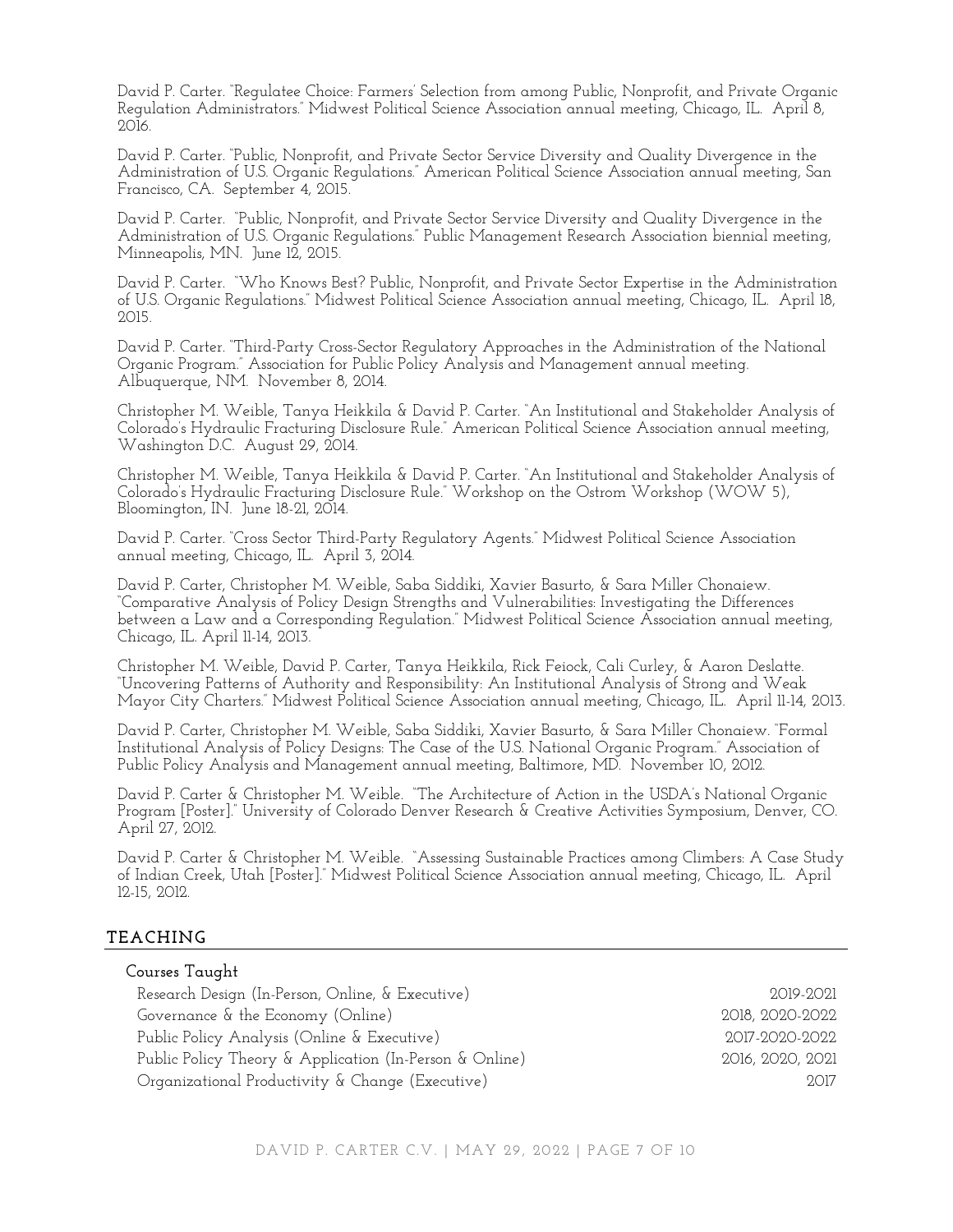# **MPA Major Papers/MPP Applied Projects Advised**

| Emily Backman, MPA       | 2021 |
|--------------------------|------|
| Clint Cary, MPA          | 2021 |
| Christine Posvistak, MPA | 2021 |
| Michael Dillman, MPA     | 2021 |
| Maria Schwarz, MPA       | 2021 |
| Lara Bauer, MPA          | 2020 |
| Terra Rossland, MPP      | 2020 |
| Britnee Johnston, MPP    | 2020 |
| Annalisa Purser, MPP     | 2020 |
| Lauren Peterson, MPP     | 2020 |
| Makyla Grovenburg,       | 2019 |
| Richard Smith, MPP       | 2019 |
| Aimee Armer, MPA         | 2018 |
| Sarah Balland, MPA       | 2018 |
| Monica Bellenger, MPA    | 2018 |
| Jamie Linville, MPA      | 2018 |
| Kristina Wilenski, MPP   | 2018 |

# **SERVICE TO THE DEPARTMENT, UNIVERSITY, & COMMUNITY**

| Department of Political Science                                                                                                      |                  |
|--------------------------------------------------------------------------------------------------------------------------------------|------------------|
| Department Awards Nomination Committee                                                                                               | $2021 -$         |
| Master of Public Policy Admissions Committee                                                                                         | $2019-$          |
| Master of Public Administration Admissions Committee                                                                                 | 2017-2019, 2020- |
| Public Administration Committee (PAC)                                                                                                | $2016-$          |
| Master of Public Administration Fellowship Committee                                                                                 | 2019/2020        |
| Political Science Honors Faculty Advisor                                                                                             | 2019/2020        |
| Undergraduate Studies Committee                                                                                                      | 2017/2018        |
| University of Utah                                                                                                                   |                  |
| Fellowship Committee, Global Change & Sustainability Center (GCSC)                                                                   | 2018/2019        |
| Seminar Speaker Committee, GCSC                                                                                                      | 2017/2018        |
| Community                                                                                                                            |                  |
| Member, Justice, Equity, Diversity, & Inclusion Committee and Policy &<br>Conservation Committee, Salt Lake Climbers Alliance (SLCA) | $2020 -$         |
| Board of Directors, SLCA                                                                                                             | 2018-2022        |
| Chair, Policy & Conservation Committee, SLCA                                                                                         | $2017 - 2022$    |

# **SERVICE TO THE PROFESSION**

## **Conference Panel Chair/Discussant Duties**

Chair & Discussant, "Natural Resource Governance" panel, Midwest Political Science Association annual meeting [virtual], April 14-18, 2021.

Co-Discussant, "Nonprofit Governance & Performance" panel, Midwest Political Science Association annual meeting [virtual], April 14-18, 2021.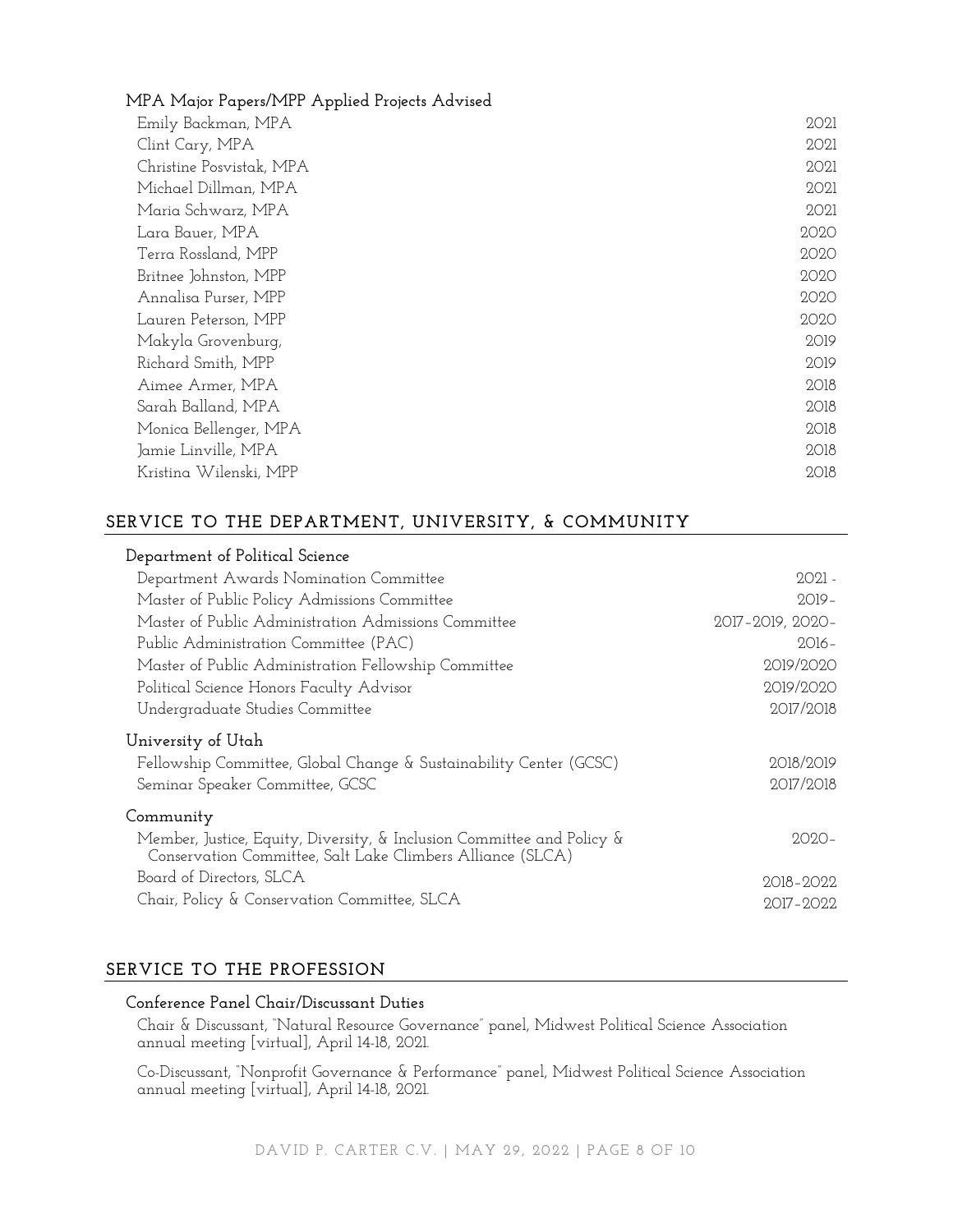Discussant, "Public or Private Provision of Public Services: Does it Matter?" panel, Association for Public Policy Analysis & Management annual conference, Denver, CO. November 7-9, 2019. Discussant, "Stakeholders and Partnerships" panel, Midwest Political Science Association annual conference, April 2018, Chicago, IL. Chair, "The Causes and Consequences of Co-Production in Public Agencies" panel, Association for Public Policy Analysis & Management annual conference, November 2018, Chicago, IL. Discussant, "Evidence and Local Environmental Governance: Methods and Data Sources for Measuring the Design and Impacts of Local Policy" panel, Association for Public Policy Analysis & Management (APPAM) annual conference, November 2018, Chicago, IL. **Conference Abstract Review** Natural Resources, Energy, & Environment, Association for Public Policy Analysis & Management (APPAM) 2021 Energy & Environment Section, Association for Public Policy Analysis & Management (APPAM) 2019, 2021 Public Management Research Conference 2019 **Funding Proposal Review** Law and Social Sciences Program, National Science Foundation (NSF) 2019 **Book Proposal Reviews** Routledge 2017, 2019 **Article Award Review** Academy of Management (in the area of public and nonprofit management) 2020 **Journal Manuscript Review** *Administration & Society Administrative Theory & Praxis Agriculture & Human Values Food Policy Human Ecology International Journal of the Commons International Review of Administrative Sciences Journal of Aging & Social Policy Journal of Environmental Policy & Planning Journal of Land Use Policy Journal of Outdoor Recreation & Leadership Journal of Public Administration Research & Theory Journal of Public Policy Journal of Rural Studies Nonprofit & Voluntary Sector Quarterly Policy & Politics Policy & Society Policy Sciences Policy Studies Journal Public Administration Public Administration Review Public Management Review Regulation & Governance Social Policy & Administration Urban Affairs Review*